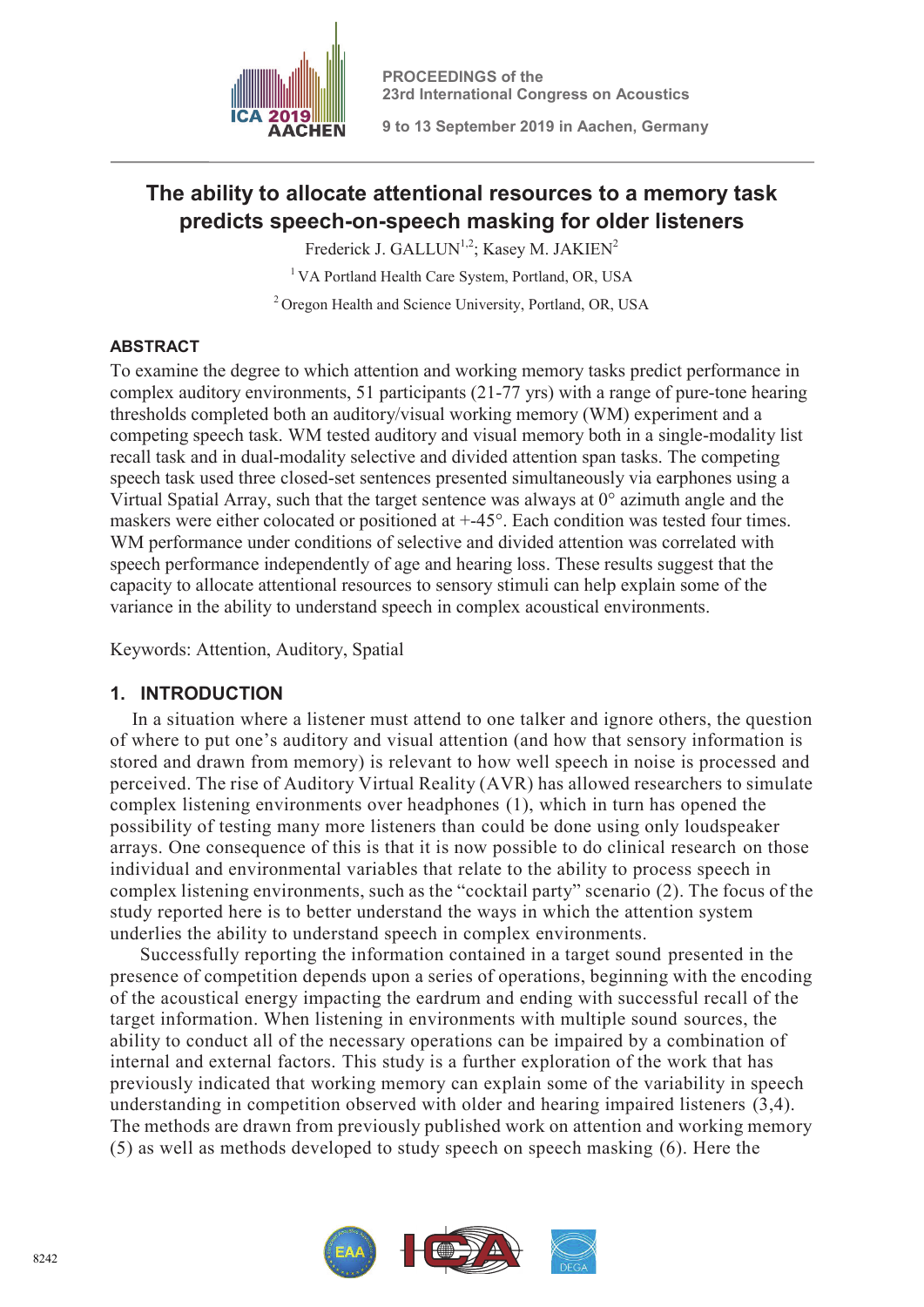operations of the working memory system are modeled as depending on the selective attention system, as proposed by Cowan (7).

The role of attention is important to consider because it is the "entry point" into the working memory system, through which stimuli are encoded for later analysis. It is hypothesized that some portion of the difficulties older and hearing impaired listeners report with communicating in noisy environments (8) are evidence of dysfunction in the attentional selection capacity of the working memory system. In order to ensure that working memory abilities and speech performance would vary among our participants, we tested individuals from 21-77 years of age and we allowed hearing ability to vary along with age. We hypothesized that if the cognitive operations tested in our working memory tasks are important predictors of performance, then we should be able to use those measures to improve upon the degree to which age and hearing loss are known to predict variations in speech understanding in the presence of competing stimuli.

### **2. METHODS**

#### **2.1 Participants**

Fifty-one individuals participated (age range 21-77 yrs., average age 47.75 yrs.). All listeners had standard bilateral pure tone average (PTA standard) values (500 Hz, 1kHz, 2 kHz) from 0.83 dB HL to 40.83 dB HL (mean of 13.63 dB HL; standard deviation of 9.35 dB HL). High frequency PTA (PTA high) values (4kHz, 6kHz, 8kHz) ranged from -0.83 dB HL to 72.50 dB HL (mean of 23.97 dB HL; standard deviation of 20.43 dB HL). All listeners had fairly symmetrical hearing at 2 kHz and below (most had differences between the ears of less than 10 dB at all frequencies, and none had differences exceeding 20 dB). Participants were tested in a sound-attenuated booth at the National Center for Rehabilitative Auditory Research (NCRAR) in Portland, Oregon. Completion of testing took approximately 1 hour per participant. All participants were monetarily compensated for their time. All procedures were approved by the VA Portland Health Care System Institutional Review Board. The speech data were taken from a larger data set of 100 participants that was collected between 2012 and 2016 and subsets of which have been reported previously, but only with regard to the effects of age and hearing loss (6,9,10).

#### **2.2 Working Memory Test**

Participants were asked to report (in the order presented) a series of digits presented aurally via insert earphones and/or letters presented visually on a computer touchscreen located on a table in front of them. The auditory stimuli were recordings of the digits 1-9 spoken by a female talker. All were time-compressed or expanded in order to have a duration of exactly 500 ms and were presented at an RMS level 40 dB above the Speech Reception Threshold (SRT) measured for spondaic words presented in quiet. This level never exceeded 80 dB SPL. Letters were drawn from the set (ACEFHILOR) and were presented in 16 point font at a distance of approximately 45 centimeters in front of the participant.

Each trial involved the presentation of a sequence of letters and/or digits at a rate of one element per second. The visual stimuli appeared in white in the center of a black background and followed an orienting stimulus that was present for three seconds before the trial began. For the dual-modality conditions, the onset of each visual element was synchronized to the time at which each of the auditory elements began to play and were presented on the screen for the full one second duration. After the sequence was complete the participants were then asked to recall the series of numbers/digits and input their responses with the touchscreen. Responding was via a graphical-user interface in which keypads showing letters and numbers were displayed and each element selected appeared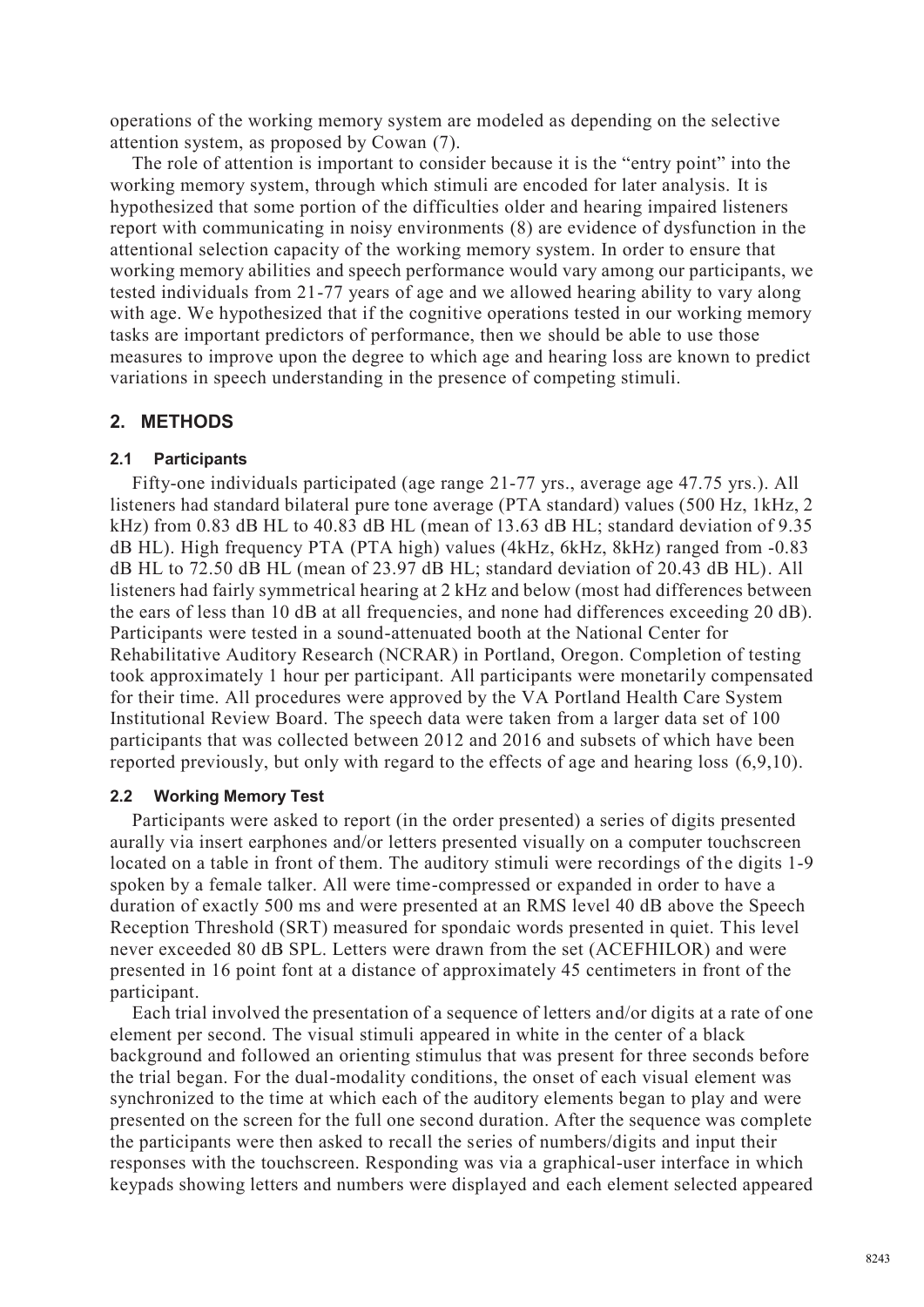at the top of the touchscreen. All stimuli were designed and implemented using MATLAB (Mathworks, Natick, MA).

Tasks were divided into single- and dual-modality conditions. In the auditory-only condition (AS), participants heard and then recalled a sequence of *digits* presented over headphones. In the visual-only condition (VS), participants recalled a sequence of *letters* presented visually. First sequences of three elements were presented and over time the sequence length increased, finally presenting as many as nine elements. Three trials were tested at each sequence length, and the run was stopped when the participant failed to correctly report all of the elements of at least one of three of the sequences in the correct order.

After completing the single-modality conditions (AS and VS), four dual-modality conditions were tested in interleaved blocks. Each consisted of simultaneously presented auditory and visual stimuli and the test modality was either cued (C) or uncued (U). Dual-modality conditions were thus divided into those in which participants knew in advance that they would report the auditory (CA) or visual (CV) stimuli and those in which participants were NOT informed in advance which modality they would be asked to report (UA and UV). The four conditions were presented in a randomly interleaved fashion, with sequences that started with three elements and progressed in steps of one to seven elements. No additional training was given. The cue that informed the observer which elements to report was a cartoon of an eye or an ear. This always appeared immediately after the sequences were finished and on C trials it also appeared as the fixation stimulus before the trial began.

Scoring was based on the total number of correctly identified elements, averaged across the number of conditions. Thus, if the total number of elements was the same regardless of the length of the sequence, then the total for each sequence length would equal the average. This method has the potential to obscure differences among participants due to combining performance for shorter and longer sequences. An alternative method commonly used is the maximum sequence length correctly reported. It has been shown, however, that composite scores such as this one are more reliable than scores that do essentially reflect performance on a single trial when performance was maximal (11). Future work should compare various metrics to determine if one more accurately predicts performance on the speech tasks with which this work is primarily concerned. All participants were able to accurately report six sequences of three practice elements before testing started, suggesting that all stimuli were audible and visible.

#### **2.3 Spatial Release from Masking Test**

Auditory Virtual Reality (AVR) based on binaural manikin Head-Related-Transfer-Functions (HRTFs) was utilized to present spatial conditions over headphones that accurately simulated the colocated and spatial separation between target and maskers that would be found in an anechoic chamber (12). AVR was created using the methods of Gallun et al. (6). Participants completed four runs of two spatial conditions in which a target sentence from the Coordinate Response Measure corpus (CRM) was at 0 degrees azimuth angle and two masking sentences from the CRM were either colocated with the target (at 0 degrees) or symmetrically separated from the target by  $+/- 45$  degrees.

CRM sentences take the form of "Ready (CALLSIGN), go to (COLOR) (NUMBER) now" and consist of eight possible call signs: (Arrow, Baron, Charlie, Eagle, Hopper, Laker, Ringo, Tiger) and 12 keywords: four colors (red, green, white, and blue) as well as the numbers 1–8. For this test, three male talkers were used, speaking all 256 combinations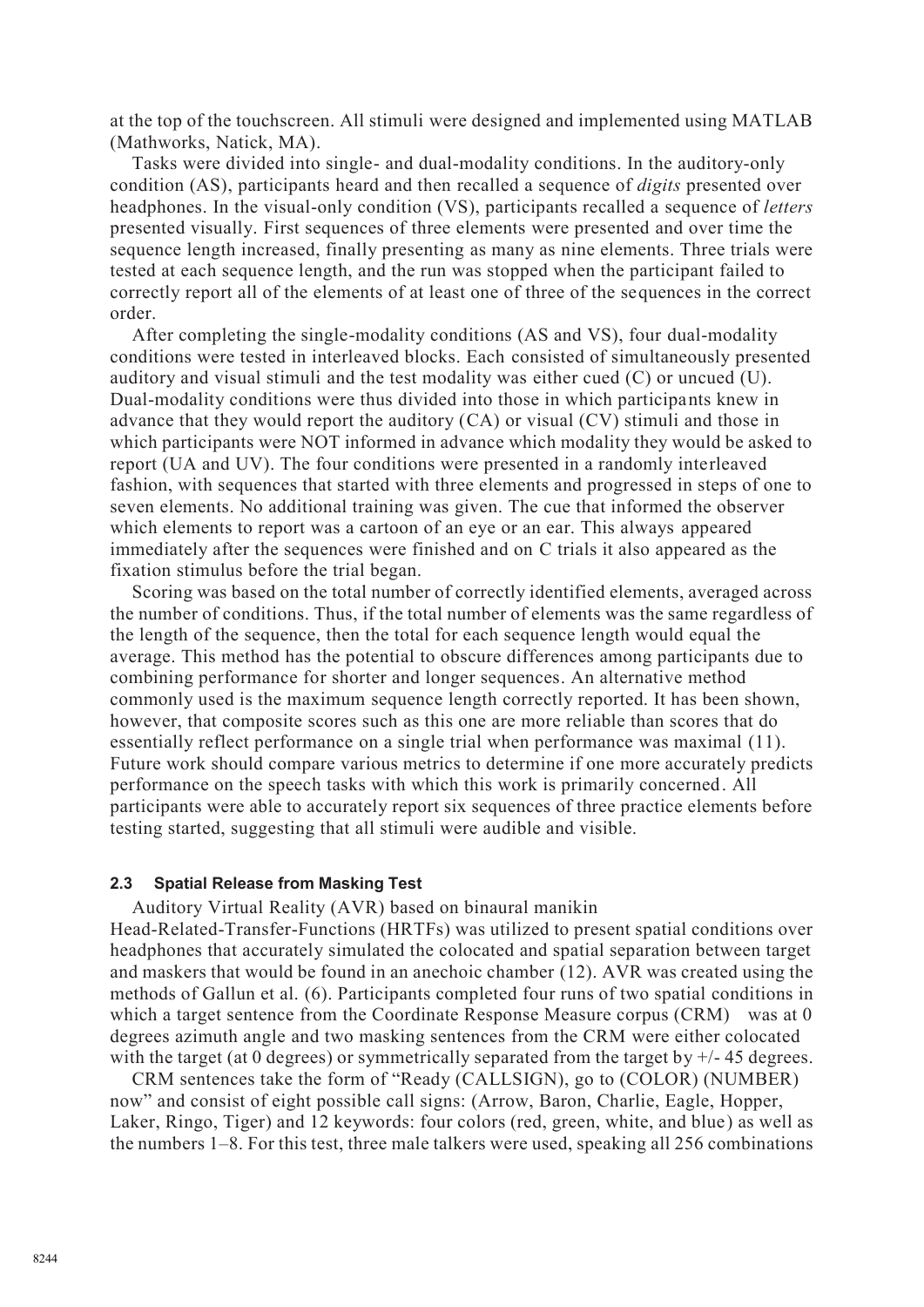of the call signs, colors, and numbers. Participants were asked to identify the color-number combination after the callsign "Charlie".

Performance was estimated by testing two target sentences at each of ten target-to-masker ratios (TMRs) varying from 10 dB to -8 dB in 2 dB steps. Thresholds were estimated by an established method (6,9,10) in which the total number of sentences reported correctly, which can vary from 0 to 20, is subtracted from 10, and the result is the estimated threshold. This method has been shown to provide reliable thresholds that are highly repeatable across multiple repetitions of the test (9). The difference between thresholds for a given run has been termed spatial release from masking (SRM) and represents the improvement in threshold (in dB) associated with the addition of spatial separations among the three speech stimuli.

### **3. RESULTS**

Data analysis was conducted using SPSS v25 (IBM, Armonk, NY). Average performance on all tests are shown in Table 1. TMR: Target-to-Masker Ratio; SRM: Spatial Release from Masking

| Table 1 – Speech and Working Memory Task Performance |        |                                 |         |      |         |      |  |  |  |  |
|------------------------------------------------------|--------|---------------------------------|---------|------|---------|------|--|--|--|--|
| Task                                                 |        |                                 | Min     | Max  | Mean    | SD.  |  |  |  |  |
| Speech                                               |        | Colocated (TMR)                 | $-1.25$ | 4.00 | 1.57    | 1.20 |  |  |  |  |
|                                                      |        | Separated (TMR)                 | $-8.50$ | 3.00 | $-4.36$ | 2.75 |  |  |  |  |
|                                                      |        | SRM (Colocated – Separated)     | 0.00    | 9.50 | 5.93    | 2.32 |  |  |  |  |
| <b>Working Memory</b>                                |        |                                 |         |      |         |      |  |  |  |  |
|                                                      |        | <b>Auditory Sequence Length</b> | 2.83    | 5.33 | 4.11    | 0.56 |  |  |  |  |
| Single Modality                                      |        | Visual Sequence Length          | 2.75    | 5.11 | 3.73    | 0.59 |  |  |  |  |
| Dual Modality                                        | Cued   | <b>Auditory Sequence Length</b> | 2.27    | 5.00 | 4.27    | 0.63 |  |  |  |  |
|                                                      |        | Visual Sequence Length          | 1.73    | 5.00 | 3.58    | 0.87 |  |  |  |  |
|                                                      | Uncued | <b>Auditory Sequence Length</b> | 2.20    | 4.87 | 3.55    | 0.68 |  |  |  |  |
|                                                      |        | Visual Sequence Length          | 0.40    | 4.73 | 2.26    | 0.96 |  |  |  |  |

The correlations among these variables, as well as with age and hearing thresholds, are shown in Table 2. Values in bold type are significantly correlated at a level of  $p < 01$  and the correlation accounted for a minimum of 10% of the shared variance.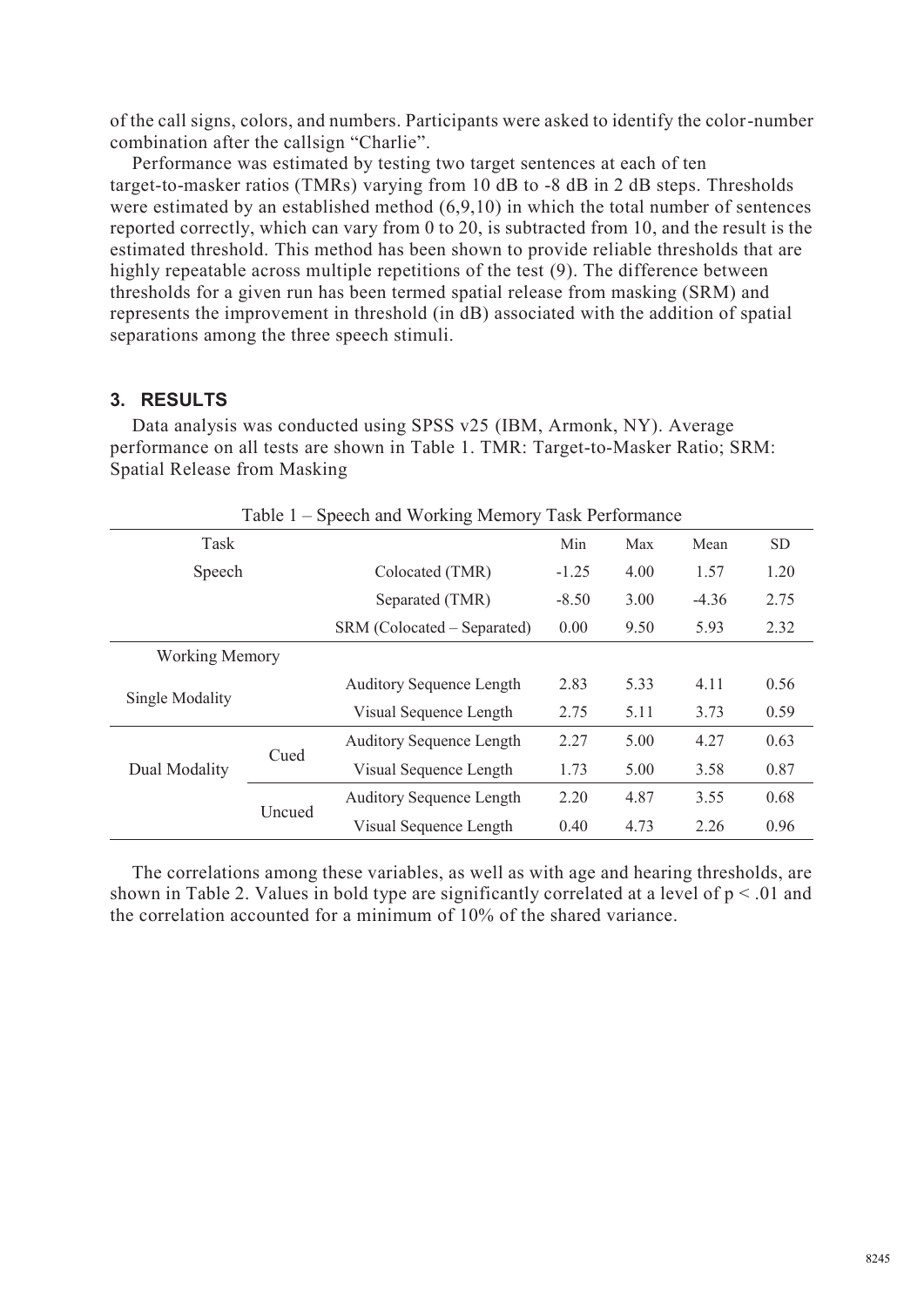|               | $\gamma$ and $\epsilon$ in bold indicate $\beta \sim 0.01$ |            |         |                 |         |          |         |          |         |  |  |
|---------------|------------------------------------------------------------|------------|---------|-----------------|---------|----------|---------|----------|---------|--|--|
|               |                                                            | <b>PTA</b> |         | Single Modality |         | Cued     |         | Uncued   |         |  |  |
|               | Age                                                        | Standard   | High    | Auditory        | Visual  | Auditory | Visual  | Auditory | Visual  |  |  |
| Age           |                                                            | 0.45       | 0.68    | $-0.42$         | $-0.37$ | $-0.41$  | $-0.51$ | $-0.30$  | $-0.50$ |  |  |
| <b>PTA St</b> | 0.50                                                       |            | 0.76    | $-0.34$         | $-0.28$ | $-0.45$  | $-0.46$ | $-0.30$  | $-0.30$ |  |  |
| PTA High      | 0.68                                                       | 0.76       |         | $-0.29$         | $-0.19$ | $-0.38$  | $-0.35$ | $-0.30$  | $-0.29$ |  |  |
| Colocated     | 0.53                                                       | 0.25       | 0.37    | $-0.49$         | $-0.44$ | $-0.45$  | $-0.52$ | $-0.36$  | $-0.57$ |  |  |
| Separated     | 0.52                                                       | 0.65       | 0.62    | $-0.51$         | $-0.45$ | $-0.61$  | $-0.68$ | $-0.40$  | $-0.52$ |  |  |
| <b>SRM</b>    | $-0.34$                                                    | $-0.63$    | $-0.54$ | 0.35            | 0.30    | 0.49     | 0.53    | 0.28     | 0.32    |  |  |

Table 2 – Correlations Among Age, Hearing, Speech Performance, and Working Memory. Values in bold indicate  $p < 0.01$ 

To gain further perspective on the relative importance of these multiple correlations, three stepwise regressions were conducted in which each speech measure was entered as the dependent measure and all of the potential predictors were entered into the model on the basis of the strength of the correlation. Each successive predictor was only added if doing so resulted in a significant change in the predictive power of the regression model. The relationships between observed and predicted thresholds for the three speech measures are shown in Figure 1. In each case, the regression model had two significant factors. For the colocated condition (Figure 1, left panel), speech target-to-masker ratio (TMR) was predicted by a combination of the average sequence length in the uncued visual condition and age. For the separated condition (Figure 1, middle panel), TMR was predicted by the cued visual condition and PTA. Spatial release (the difference between TMRs in colocated and separated) is shown in right panel of Figure 1 and was predicted by PTA and average sequence length in the cued visual condition.



Figure 1 – Relationships between observed and predicted performance, based on the multiple regression models described in the text.

### **4. DISCUSSION**

These results are consistent with the work of those who have suggested that speech understanding in the presence of competing speech depends not just on audiometric factors but also on cognition. It is interesting to note that the three speech conditions were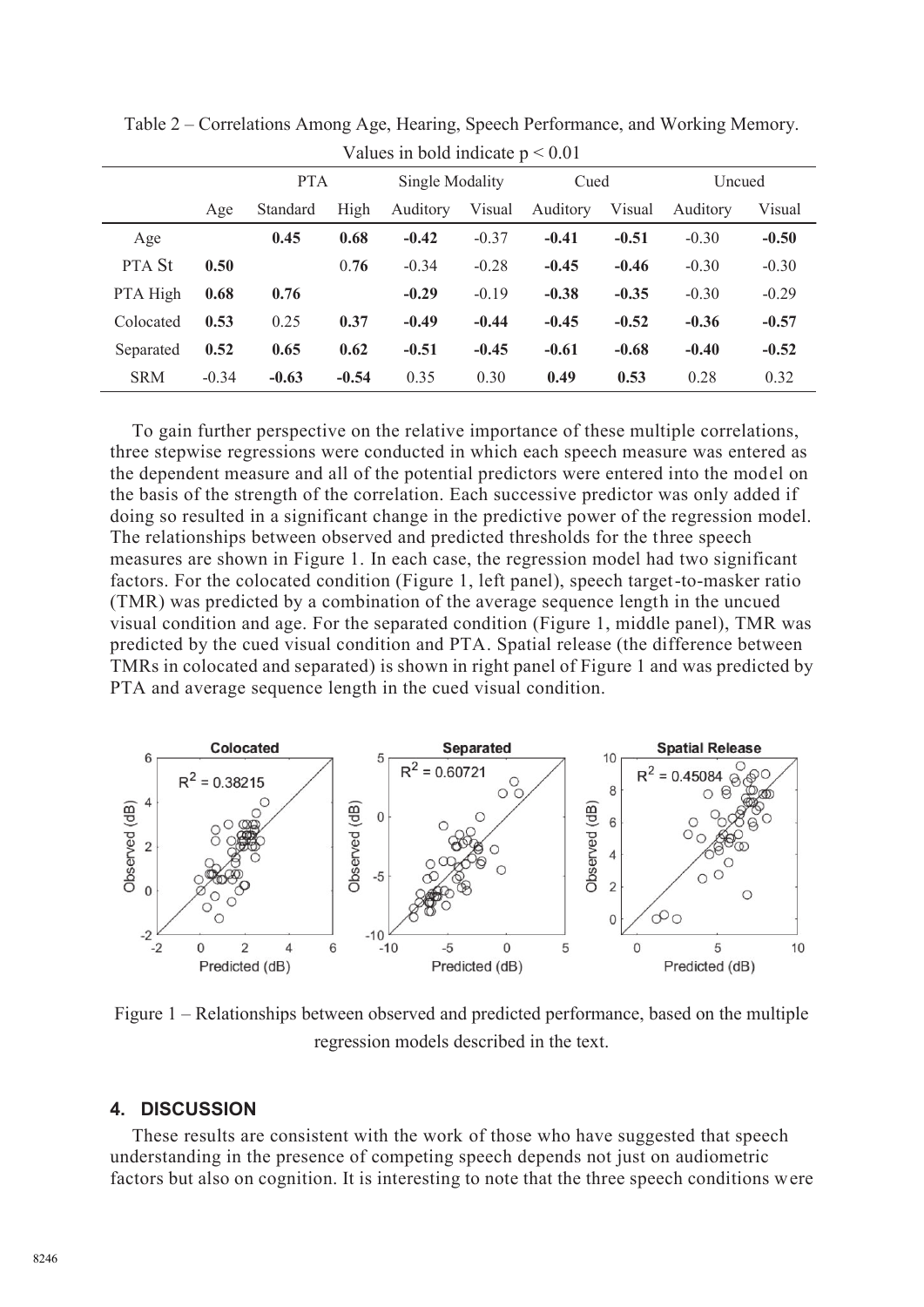each predicted best by different factors, suggesting that there is different information to be gained from characterizing listening ability using all three metrics.

For the colocated condition, the finding that age and not audiogram predicts performance is consistent with the analysis of Jakien and Gallun (10), which was based on a slightly different subset of the same 100 listeners run in our laboratory between 2012 and 2016 (82 listeners who completed two runs of the speech tests rather than these 51 who completed four runs of the speech tests and also completed the WM tests). Including the WM performance reveals 1) that the WM task is even more important than age as a predictor, 2) that the dual-sensory conditions are more predictive than the single-sensory conditions, and 3) that the uncued visual condition was a better predictor than the uncued auditory or either of the cued dual-modality tasks.

The finding that the dual-modality task was a better predictor than the single-modality task suggests that the limitation on performance is not simply the ability to recall sequences of sensory input, but the ability to do so in the presence of competing information. Furthermore, the stronger relationship with the unknown modality test than the known modality test suggests that the task of selectively attending to a single talker in the presence of competing talkers when no spatial cues are present is dependent on the ability to store information in a form where it can be retrieved after a few seconds of interference rather than the ability to select one source of information in the presence of competition. It is important to note that age accounted for additional variance, suggesting that there are age effects unrelated to hearing loss or WM abilities that modulate performance on the colocated speech task.

Similar to previous analysis of this data set  $(9,10)$ , the separated speech condition was predicted by hearing loss, but in this case PTA high was a better predictor than were the lower frequency PTAs. More importantly, the best predictor of performance was the dual-modality condition in which the visual stimulus was the target, which the participants knew in advance. This suggests that 1) WM in competition is important for performance in this task, as with the colocated condition, but that 2) it is the ability to select a sensory input in advance that limits performance, rather than the ability to store and recall sensory input. This is consistent with the increased reliance upon good peripheral hearing, which may provide cues to selecting one talker in the presence of competition at the lower TMR values at which the separated task can be performed (13).

Finally, the difference of the two thresholds, the spatial release measure, was predicted most strongly by PTA standard, with additional variance related to CV performance. The PTA result is similar to previous analyses of a different subset of this data set (6,9,10), but the finding that PTA is a stronger predictor than WM for spatial release has important implications. This suggests that by looking at the improvement in performance provided by adding spatial separation, the influence of WM has been reduced (but not eliminated). Furthermore, it is important to note the predictive ability of PTA standard in spatial release as the primary predictor when PTA high predicted performance in the separated condition. This difference suggests that it may be that although PTA high is important for the exact level of performance in the separated condition, that use of the spatial cues, which accounts for the difference between colocated and separated, is more strongly related to lower-frequency hearing ability. Future work should explore these and the other speculative explanations provided here prospectively now that the presence of strong relationships has been confirmed.

One finding that is important to mention is that average performance on the single-modality tasks was lower than the dual-modality tasks, although the maximum performance was higher for the single modality tasks. There is good reason to believe that the lower average performance on this single-modality tasks may reflect a learning or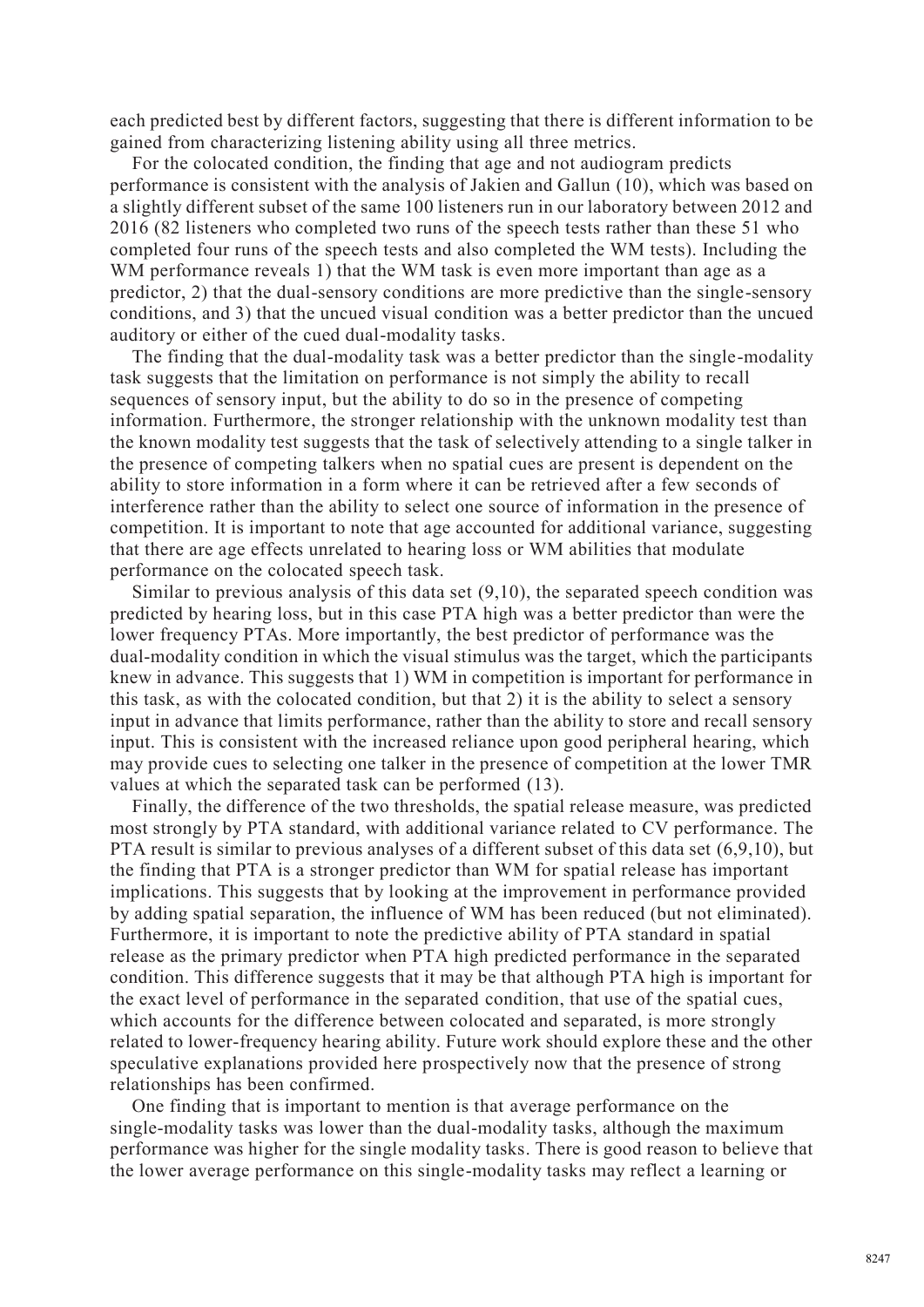familiarization effect as these conditions were tested first. For this reason, it would be useful to collect further data on tasks in which both the single and dual-modality tasks are tested in an interleaved fashion in order to verify the strength of the relationships between WM with and without interference and the speech tasks.

### **5. CONCLUSIONS**

Across multiple studies, these spatial release tests have been found to be associated with age and hearing loss to various degrees  $(6,10,14,15)$ . The importance of each has been found to vary with spatial separations tested, and, not surprisingly, the distribution of ages and hearing losses and their covariation have significant influences on the strengths of the relationships observed. This study represents a meaningful step forward in understanding the factors involved, and it is of substantial theoretical importance to note that age, which is strongly correlated with performance in the spatially separated condition, is no longer a factor when working memory and attention are taken into account. This suggests that at least some of the effects of age found in previous work are likely mediated by the cognitive processes tested in this study. It is also important to note, however, that in the colocated condition, age was still explaining additional variance when the cognitive factors had been considered. Future work should continue to explore these effects so that the factor of "age" can be replaced by a more precise (and hopefully actionable) descriptor of the mechanism(s) limiting performance.

### **ACKNOWLEDGMENTS**

We are grateful to the many participants, both Veterans and non-Veterans, who volunteered their time to this study. Data collection was conducted by multiple members of the lab, including Sean Kampel, Meghan Stansell, Rachel Ellinger, and Nirmal Srinivasan. The work was supported by the Department of Veterans Affairs Rehabilitation Research and Development Service and the National Institutes of Health's National Institute for Deafness and Communication Disorders (R01 DC011828; R01 DC 015051). The work was supported with resources and the use of facilities at VA RR&D National Center for Rehabilitative Auditory Research, which is located at the VA Portland Health Care System. The contents of this article are the private views of the authors and should not be assumed to represent the views of the Department of Veterans Affairs or the United States Government.

# **REFERENCES**

- 1. Wightman FL, Kistler DJ. Headphone simulation of free‐field listening. I: Stimulus synthesis. J Acoust Soc Am. 1989 Feb 1;85(2):858–67.
- 2. Cherry EC. Some Experiments on the Recognition of Speech, with One and with Two Ears. J Acoust Soc Am. 1953 Sep 1;25(5):975–9.
- 3. Akeroyd MA. Are individual differences in speech reception related to individual differences in cognitive ability? A survey of twenty experimental studies with normal and hearing-impaired adults. Int J Audiol. 2008 Jan 1;47(sup2):S53–71.
- 4. Füllgrabe C, Moore BC, Stone MA. Age-group differences in speech identification despite matched audiometrically normal hearing: contributions from auditory temporal processing and cognition. Front Aging Neurosci. 2015;6:347.
- 5. Cowan N, Fristoe NM, Elliott EM, Brunner RP, Saults JS. Scope of attention, control of attention, and intelligence in children and adults. Mem Cognit. 2006 Dec 1;34(8):1754–68.
- 6. Gallun F, Diedesch A, Kampel S, Jakien K. Independent impacts of age and hearing loss on spatial release in a complex auditory environment. Front Neurosci. 2013;7:252.